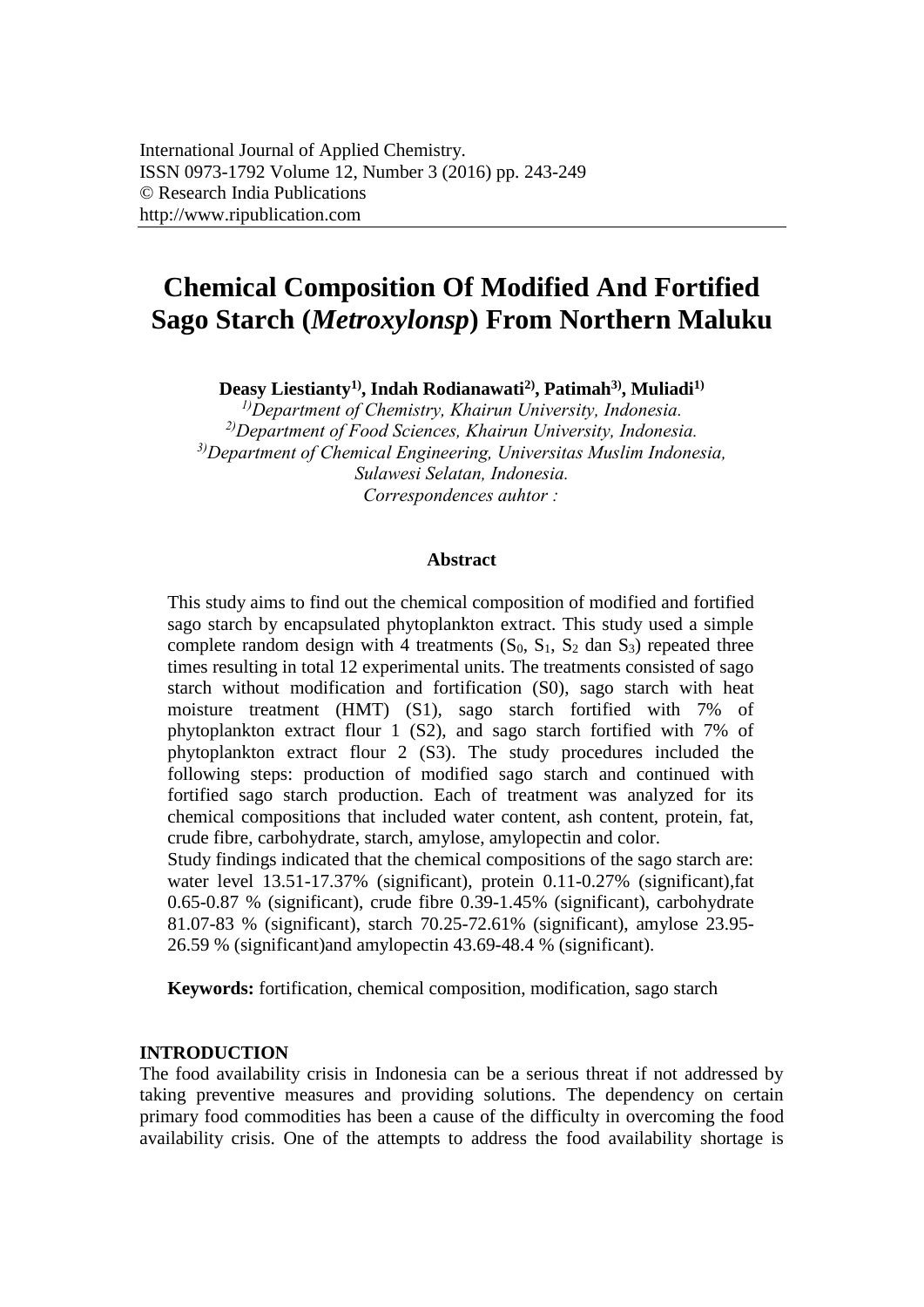diversification of primary foods as energy sources for society. Indigenous primary foods as carbohydrate sources can be found in many regions in Indonesia. Consumption of local foods and their traditional processing have been in place for centuries in many areas in Indonesia. This situation is highly potential for research and development of food diversification based on local primary foods. This will facilitate the follow-up of study findings by socializing them to society, that the society acceptance to the new product tends to be easy.

Sago plant (*Metroxylon*sp.) is one of the very potential local foods in Indonesia. Indonesia has the largest sago area in the world, about 1.128 million ha or 51.3% of 2.201 million ha of worldwide sago area[5]. From total sago area of about 1.128 million ha, about 90% of the number or 1.015 million ha are found in Papua, Maluku and Northern Maluku provinces[6]. In addition to sago, Northern Maluku is also known as skipjack tuna and sugar palm producer. According to data from Agricultural and Farming Office of Northern Maluku, the area of sugar plam in Northern Maluku is 1689 ha with total production of 1,018 tons per year.

Given the sago potency in Northern Maluku, an appropriate technology is necessary to process the local carbohydrate sources such as sago into flour that have higher nutritional content through modification and fortification of the local sago starch in Northern Maluku. Modification of starch can be performed physically or chemically. Physical modification can be made by heat treatment, shear stress (with friction in a plate), freezing in liquid nitrogen, radiation, and others [4]. Sagar [11] studied the physical modification of corn starch using radiation, whereas Ska and Tomasik [13] modified the potatoes starch by freezing the starch in liquid nitrogen. Fortification of sago starch is made to improve the nutritional value sago starch, in this case protein. The used protein is derived from encapsulated phytoplankton extract [16].

The modified and fortified sago starch is expected to be food preparation that have better nutritional value compared to sago starch without modification and fortification. The produced sago starch will be used as raw material in analogue rice production with sago as its basic composition. This study aims to find out the chemical compositions of modified and fortified sago starch.

#### **METHODS**

Materials used in this study consisted of sago and maltodextrin-encapsulated protein, phytoplankton 1 extract flour and dextrin-encapsulated protein, phytoplankton extract flour 2, and materials for chemical analysis.

Equipment used in this study consisted of equipment to make HMT-modified sago flour including scale, oven, grinder, pan, and mesh 100.

This study used a simple complete random design with four treatments  $(S_0, S_1, S_2, A_1)$ S3) repeated 3 times each resulting total 12 units of treatment. The treatments included unmodified and unfortified sago flour (S0), HMT-modified sago flour (S1), sago flour modified with phytoplankton extract flour 1 (S2), and sago flour fortified with phytoplankton extract flour 2 (S3). The procedures included the making of modified sago starch and continued with the making of fortified sago starch. Each of the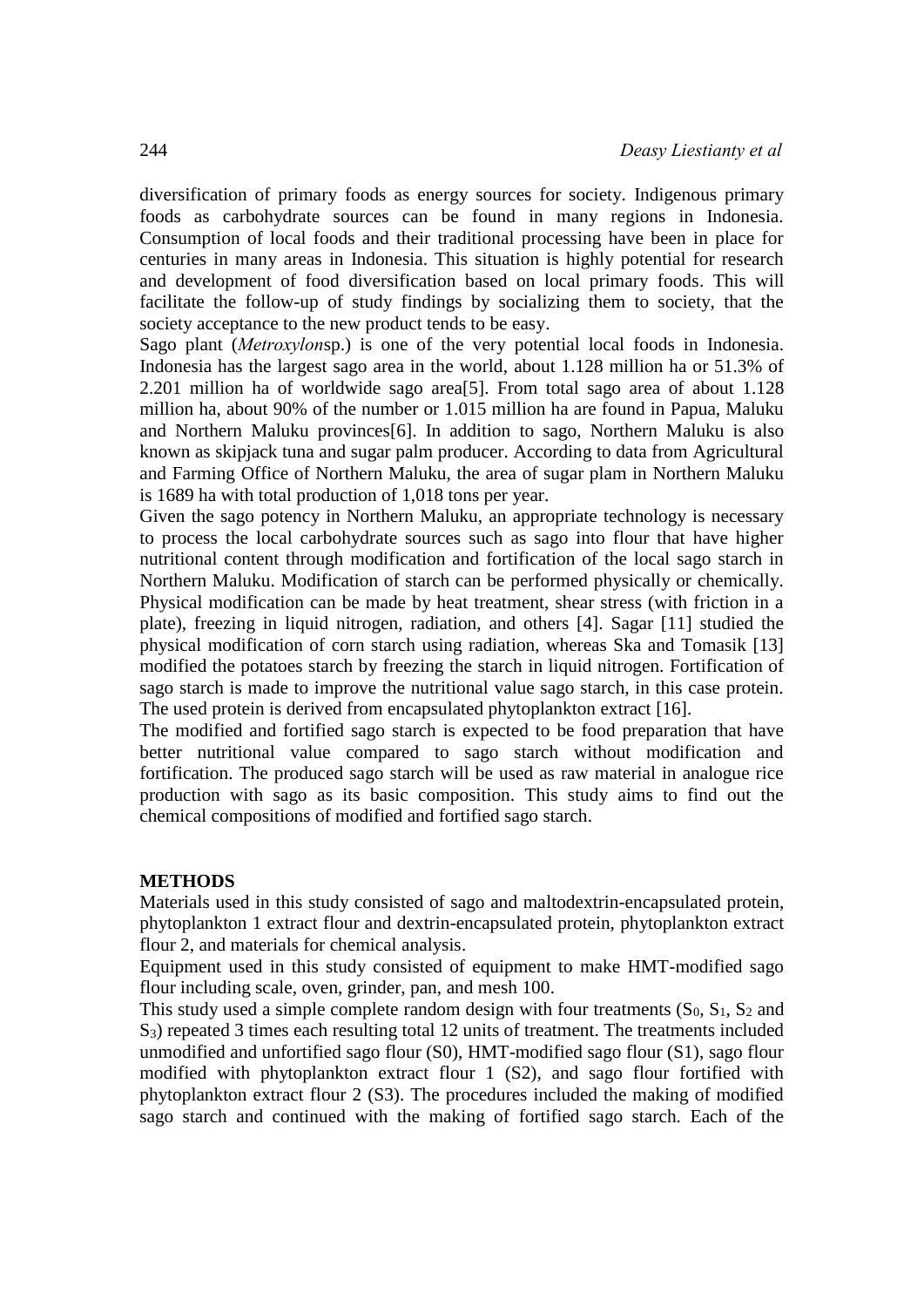treatments was analyzed for its water, ash, protein, fat, amylose, and amylopectin content and its color.

The obtained data were tabulated by Ms-Excel and analyzed. When there was a difference, analysis was continued with least significance different at level of 5%.

# *The Making of Heat Moisture Treatment (HMT)-Modified Sago Starch*

The used heat moisture treatment technique referred to Adebowale et.al. [1]. Sago flour was analyzed for tis water content at first. Modification of sago starch by HMT technique was as follow: 200 grams of starch were adjustred for its water content up to 28% by spraying distilled water. The volume of the sprayed distilled water was determined based on mass balance calculation.

The wet starch that had reached 28% of water content was put into closed pan and stirred. Starch was kept aside in a refrigerator overnight for water content uniformity. The pan with wet starch was heated in the oven at  $110^{\circ}$ C. Heating time was differentiated into three treatments: 2, 4, and 6 hours. Starch was stirred every 2 hours to evenly distribute the heat. After cooling down, the modified starch was dried for 4 hours at 50°C. The HMT-modified starch was then used to make rice analogue.

# *The Making of Fortified Sago Starch*

Fortified sago starch was made by adding 7% of maltodextrin-encapsulated protein / phytoplankton extract flour 1 in treatment S2, and adding 7% of dextrin-encapsulated protein / phytoplankton extract flour 2 at treatment S3.

## **RESULTS AND DISCUSSION**

Chemical analysis and color analysis results are presented in Table 1. This table indicates significant differences except for ash content analysis results.

| <b>Analysis Type</b>     | <b>Analysis Results</b> |                 |                 |                        |
|--------------------------|-------------------------|-----------------|-----------------|------------------------|
|                          | S <sub>0</sub>          | S1              | S <sub>2</sub>  | S <sub>3</sub>         |
| <b>Chemical Analysis</b> |                         |                 |                 |                        |
| Water Content (%)        | $15,80^{b}$             | $17,27^{\circ}$ | $13,82^{\rm a}$ | $13,66^a$              |
| Ash $(\%)$               | 1,56                    | 0,79            | 4,85            | 0,87                   |
| Protein (%)              | $0,12^a$                | $0,24^{\circ}$  | $0,24^\circ$    | $0,16^b$               |
| Fat $(\%)$               | 0,80 <sup>b</sup>       | $0,84^{b}$      | $0,80^{\rm a}$  | $0,67^{\rm b}$         |
| Crude Fiber (%)          | $0,63^b$                | $0,44^{\rm a}$  | $0.71^{\rm b}$  | $1,42^c$               |
| Carbohydrate (%)         | $81,73^{b}$             | $80,86^a$       | $84,30^{\circ}$ | $84,64^d$              |
| Starch / Amylum          | $72,16^b$               | $72,69^b$       | $71,66^{ab}$    | $70,33^a$              |
| Amylose                  | $23,97^{\rm a}$         | $24,22^b$       | $25,36^{\circ}$ | $26,57$ <sup>d</sup>   |
| Amylopectin              | $48,20^{\circ}$         | $47,21^{bc}$    | $46,30^{b}$     | $43,75^{\overline{a}}$ |
| <b>Color Analisis</b>    |                         |                 |                 |                        |
| ColorL                   | 81,47                   | 80,58           | 82,17           | 81,56                  |
| Colora                   | 0,88                    | 1,25            | 0,75            | 0,64                   |
| Colorb                   | 7,17                    | 7,41            | 7,20            | 6,86                   |

**Table 1.** Chemical and Color Analysis of Sago Starch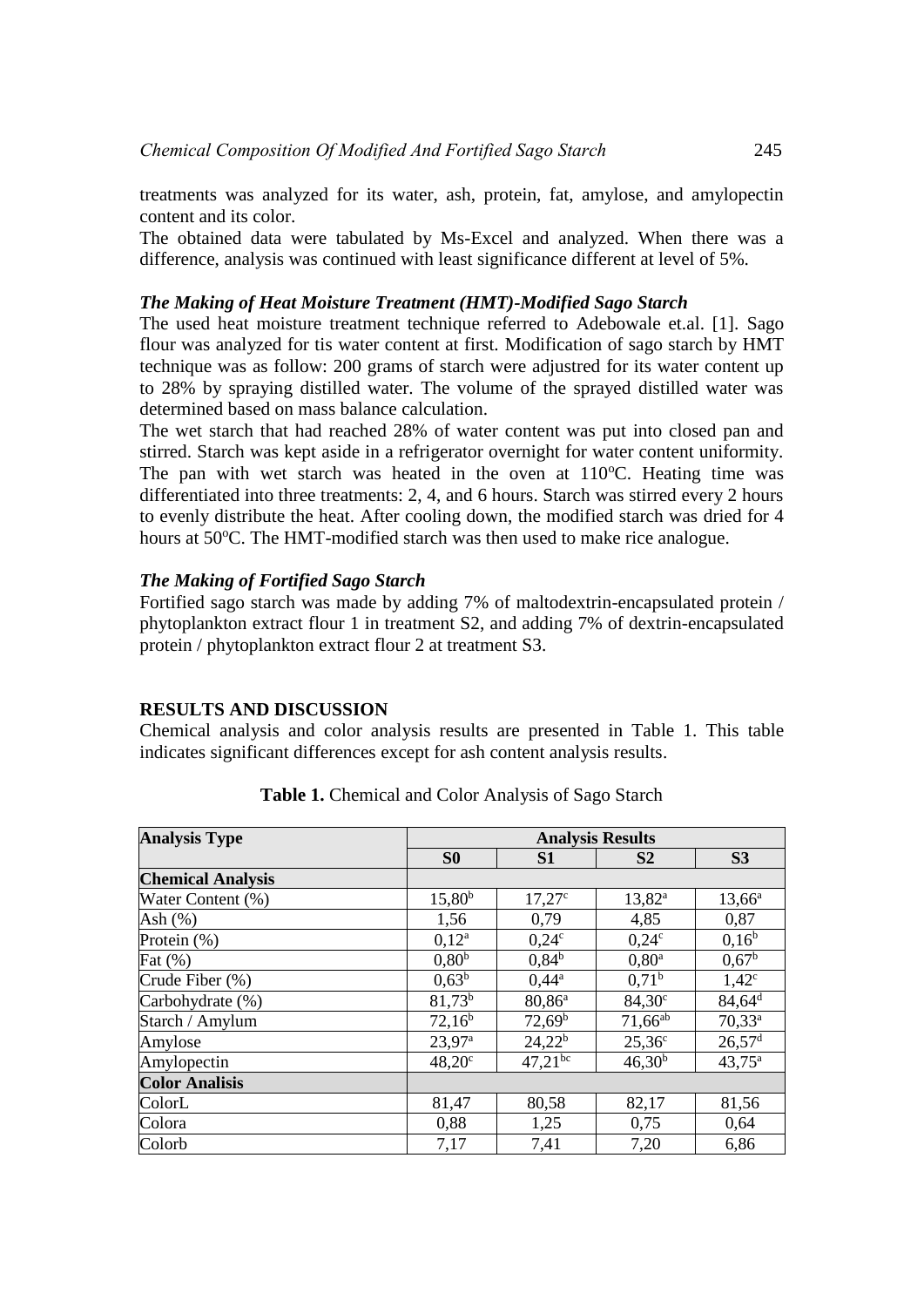*Note: Subscript notation followed by same letter is considered not significantly different at least significant different test α 0.01*

Water content analysis results indicated that the HMT-modified sago starch still had high water content, indicating that in treatment S1 further drying was needed. The high water content makes the products damaged easily due to fungi or fleas attack. Flour water content was influenced by the treatment received and storage duration and condition. Water content in materials can be used to determine the storage duration of materials. The lower the water content, the longer the duration time will be.

Ash content analysis results in all treatments indicated no significant difference. Majority of the food materials, namely about 96% consists of organic substances and water. The others consist of mineral elements. Minerals in food are usually determined by ashing or incineration. Ash content is inorganic substance derived from incineration of an organic substance. Ash content relates to minerals of a material. Majority of the food materials consist of organic substances and water, the others consist of mineral elements usually called inorganic substances or ash content. In incineration process, organic substances are burned but its inorganic substances are not burned. The higher the ash content the more its mineral content. Minerals found in a substance consist of organic salt such as malate acid, oxalate, acetate, pectate and inorganic salt such as phosphate, carbonate, cloride, sulphate, and nitrate. In treatment S2 (fortified sago with maltodextrine-encapsulated phytoplankton extract flour), the sago flour had the highest ash content, indicating that the added phytoplankton extract contributed to increased mineral content in sago starch (S2).

The protein content in sago starch indicated a significantly different results in each treatment. Modified and fortified sago starch indicated increased protein content compared to sago without modification and fortification (S0).

Crude fiber is a part of food that cannot be hydrolyzed by digestive enzymes. The highest crude fiber level was found in sago starch fortified with phytoplankton extract flour  $(S3)$ , namely 1.42  $(b/b)$ .

Carbohydrate, starch/amylum, amylose and amylopectin indicated significant different results. Carbohydrate value increased in fortified sago (S2 and S3). This increase was attributable to phytoplankton extract flour addition because the plankton extract flour was made from plankton extract encapsulation with maltodextrin (S2) and dextrin (S3). Maltodextrin and dextrin are the carbohydrates used as filter in encapsulation process. Therefore, the carbohydrate content in S2 and S3 treatments was higher compared to that in S0 and S1.

The highest starch/amylum content was found in modified sago flour (S1) (72.69% w/w). This was possibly due to modification process with HMT, where there was a breakdown of starch components into simpler elements by amylase enzymes. The same is true for amylose and amylopectin content after modification which tended to increase compared to before the modification. This was due to the fact that at same mol, the starch molecule weight after modification became higher than before modification. Increased amylose and amylopectin after modification was also observed in a study by Adebowale et.al. [2] and Singh [12].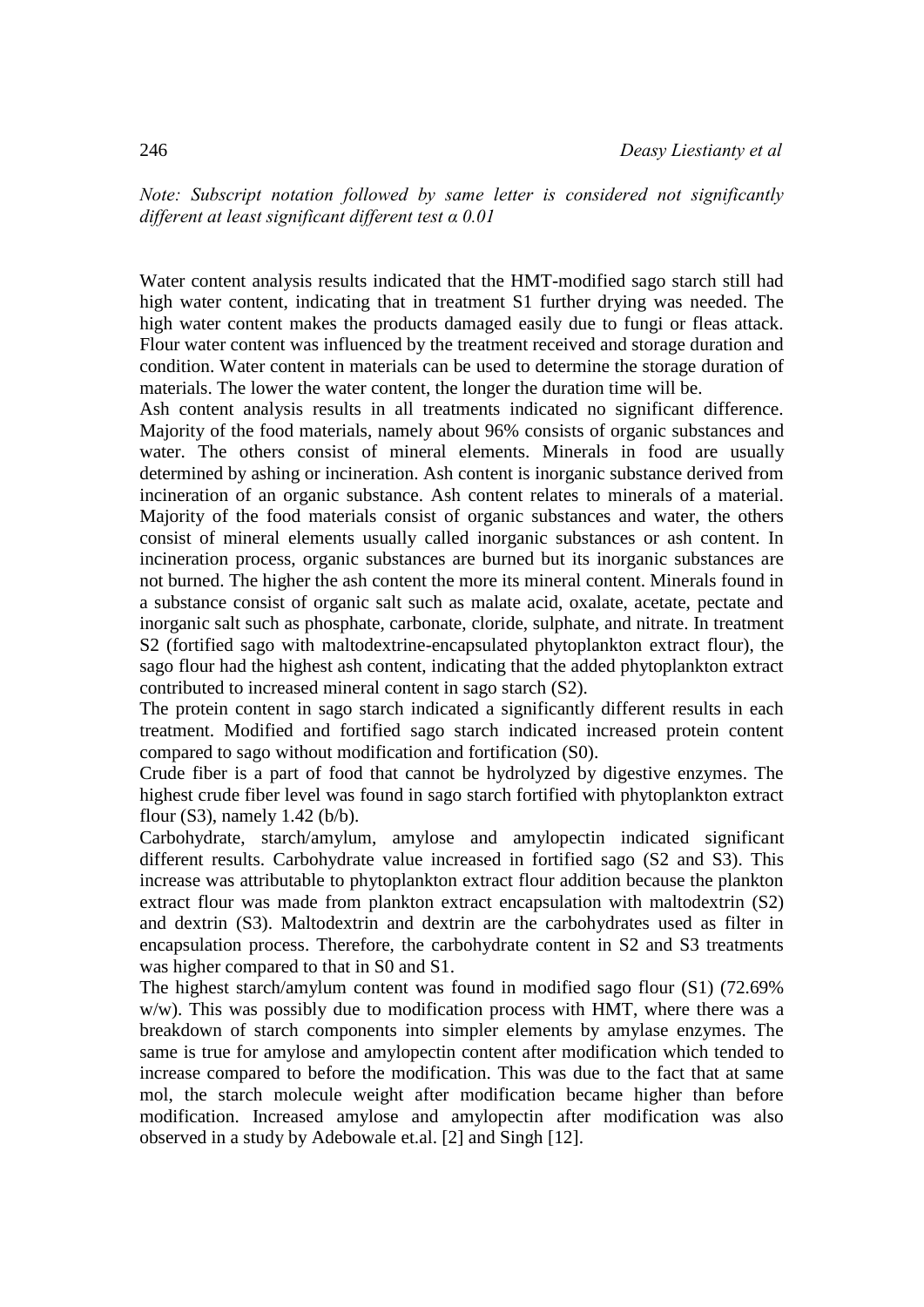Each type of starch has different characteristics and functional properties. Limited starch functional properties has limited the application of the starch for food products. The improvement of characteristics and functional properties of starch can be obtained by modifying the starch [8]. The modified starch is starch the have been modified for its original properties, the chemical and physical properties making it having the preferred characteristics [15]. The modification of starch can be performed with physical treatment, including by heating at certain water content level (hydrothermal or heat moisture treatment). Physical treatment to modify starch tends to be safer and more natural than chemical treatment [3]. According to Lorenz and Kulp [4], *heat moisture treatment* (HMT) is the process of heating starch at high temperature above the gelatinization temperature in a semi-dry condition, lower water content than the required for gelationization process to occur. The required water content for the HMT is  $18-30\%$  and the temperature is  $100^{\circ}$ C. Purwani et.al. [10] modified sago starch with HMT at water content of  $25\%$  at temperature of  $110^{\circ}$ C. Pukkahuta and Varavinit [9] modified sago starch with HMT at water content of 20% at temperatures of 100, 110, and 120 $^{\circ}$ C. Different water contents influence the extent of gelatinization temperature increase and decreased viscosity of starch paste [8]. Increased gelatinization temperature in HMT-modified sago starch indicates starch granule shape change [9]. According to Manuel [8], changes occurring in physical parameters of starch were caused by the presence of relationship between the following factors: (i) structural change in crystalline area and amorphous area in starch granule, and (ii) physical modification in starch granule surface during HMT process. Modification of starch with HMT technique can damage the granule shape of the starch resulting in holes on its surface. The heating process of starch and water presence during HMT make the amorphous area in starch inflated, and then pushing outward the crystalline area resulting in damage and melting of starch granule crystalline area and produce more heat stable granules.

The color value was indicated by L, a and b. L value is the parameter of light with score ranging from 0 (dark) to 100 (white). In this study, the L value of sago samples were above 90, the highest L value was 82.17 in treatment S2. The a value states the chromatic of mixed green-red, with  $+a$  value (positive) from 0 to  $+100$  for red and  $-a$ (negative) from 0 to -80 for green color. The b value indicated the chromatic of mixed yellow-blue, with value +b (positive) from 0 to +70 for yellow and  $-b$  (negative) from 0 to -70 for blue color. The highest a and b value in this study was 1.25 and 7.41. This sago starch color will influence the color of the produced products. All sago starches in this study were made as a raw materials to make rice analogue.

## **CONCLUSION**

The chemical composition of sago starch includes water content 13.51-17.37% (significant), ash content 0.73-1.67% (not significant), protein 0.11-0.27% (significant), fat 0.65-0.87% (significant), crude fiber 0.39-1.45% (significant), carbohydrate 81.07-83% (significant), starch 70-25-72.61% (significant), amylose 23.95-26.95% (significant) and amylopectin 43.69-48.41% (significant). The color of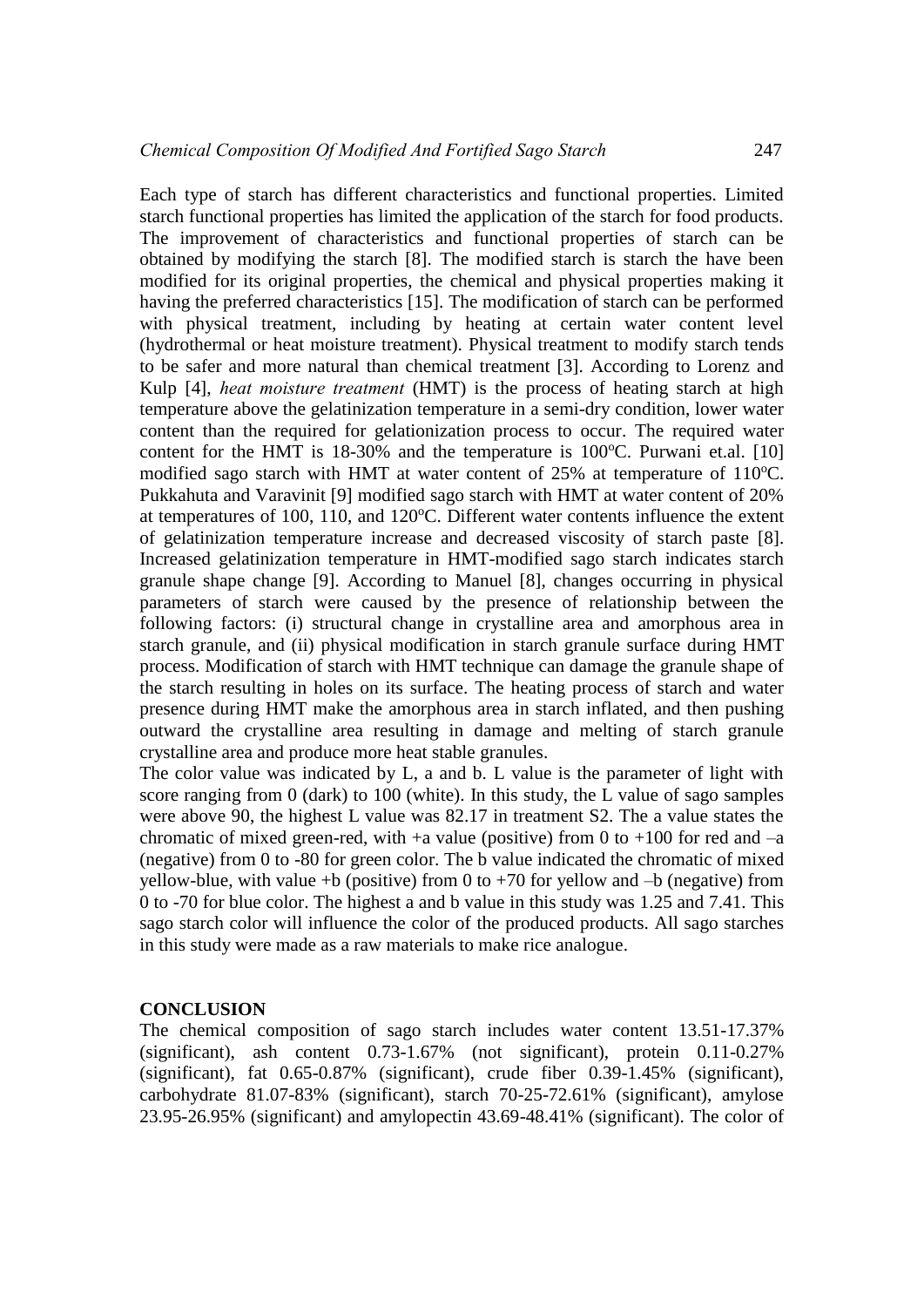the produced sago starch was stated with L value (80.58-82.17), a value (0.64-1.25) and b value (6.86-7.41).

## **ACKNOWLEDGMENT**

The authors would like to thank the Ministry of Research and Technology of Indonesia was supported by InsentifRisetNasional (SiNas).

#### **REFERENCES**

- [1] Adebowale, K. O. A., T.A.; Lawal, O.S., 2002, Isolation, chemical modification and physicochemical characterisation of bambarra groundnut (Voandzeia subterranean) starch and flour: Food Chemistry, v. 78, p. 305-311.
- [2] Adebowale, K. O. O.-O., B.I.; Olawumi, E.K.; Lawal, O.S., 2005, Functional properties of native, physically and chemically modified breadfruit (artocarpus artilis) starch: Industrial crops and products,v. 21, p. 343-351.
- [3] Collado, L.S., L.B. Mabesa, C.G. Oates dan H. Corke. 2001. Bihon-type of Noodles from Heat Moisture Treated Sweet Potato Starch. J. Food Sci. 66(4): 604-609
- [4] Gonzalez, R. T., E.; Re, E.; Anon, M.C.;Pilosof A.M.R.; Martinez, K., 2007,Amaranth starch-rich fraction propertiesmodified by high-temperature heating: FoodChemistry, v. 103, p. 927-934.
- [5] Jose, Christine. 2003. Sago Plant Potentials and Its Utility for Food Security. Riau University, Pekanbaru.
- [6] Lakuy, H. dan J. Limbongan. 2003. Some Studies and Technologies Needed to Develop sago in Papua Province, National Seminar Proceeding on Sago, Manado, October 6<sup>th</sup>, 2003. Research Institution for Coconut and Other Palms, Manado.
- [7] Lorenz, K. dan Kulp. K. 1981. Heat-moisture treatment of starches II: Functionalproperties and baking potential.
- [8] Manuel, H. J. 1996. The Effect Of Heat-Moisture Treatment On The Structure and Physicochemical Properties of Legume Starches. Thesis. Department of Biochemistry,Memonal University of Newfoundland Canada.
- [9] Pukkahuta, C. dan S. Varavinit. 2007. Structural Transformation of Sago Starch by Heat-Moisture and Osmotic-Pressure Treatment. Starch/Stärke 59 (2007) 624–631
- [10] Purwani, E.Y., Widianingrum, R. Thahrir dan Muslich. 2006. Effect of Moisture Treatment of Sago Starch on Its Noodle Quality. Indonesian Journal of Agricultural Science 7(1): 8-14.
- [11] Sagar, A. D. V., M.A.; Thomas, E.L.;Armstrong, R.C.; Merrill, E.W., 1998,Irradiation-modification of starch-containingthermoplastic blends. I. Modification ofproperties and microstructure: Journal ofapplied polymer science, v. 61, p. 139-155.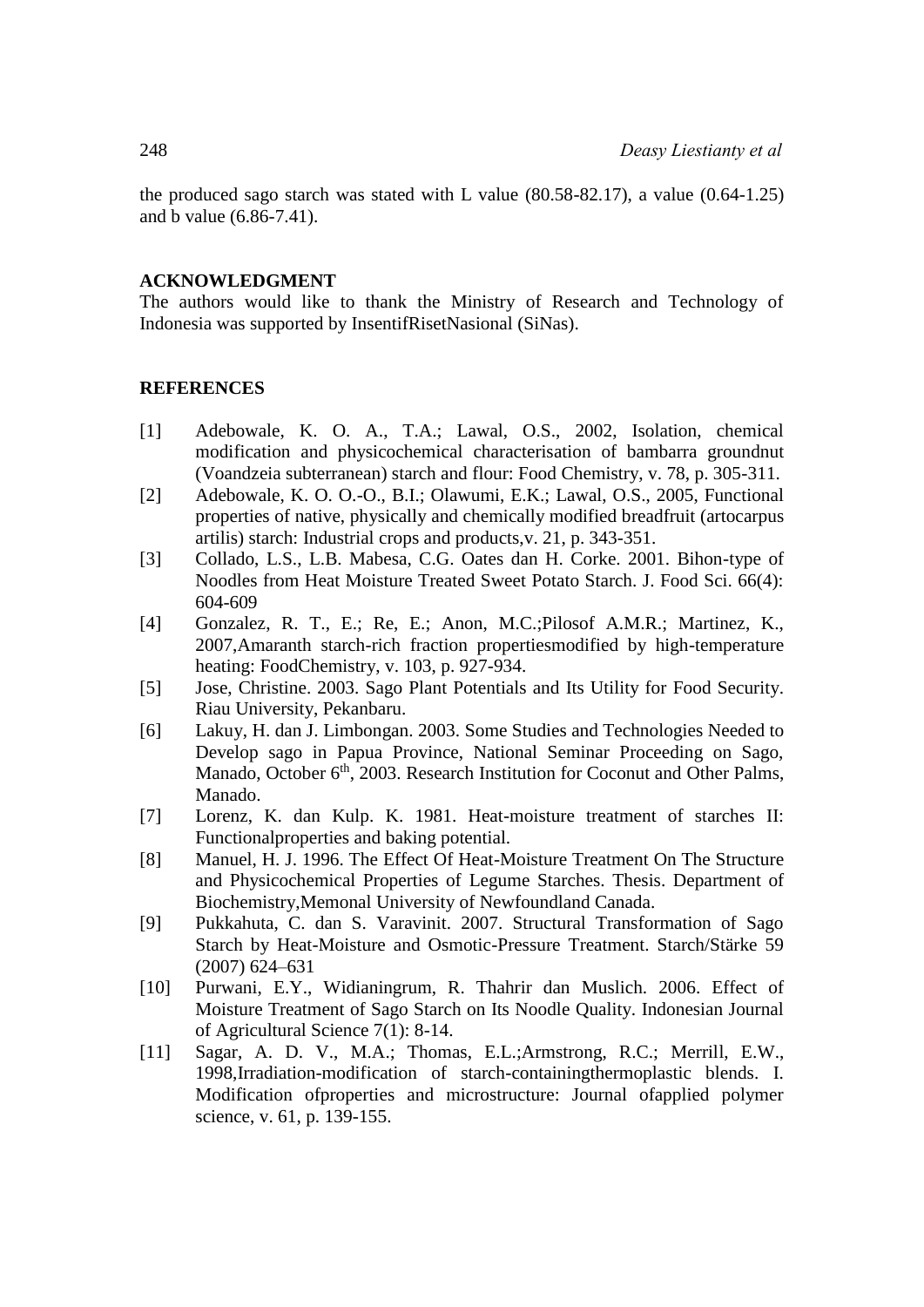- [12] Singh, J. S. L. K. N., 2004, Effect ofAcetylation on Some Properties of Corn andPotato Starches: Starch - Starke, v. 56, p.586-601.
- [13] Ska, J. S. K., F.; Tomasik, P., 2000, Deepfreezing of potato starch: InternationalJournal of Biological Macromolecules, v. 27, p. 307-314.
- [14] Sudarmaji, S, BambangHaryono dan Suhardi. 1997. Analysis for Food Materials and Agriculture. Liberty. Yogyakarta.
- [15] Wurzburg, O.B. 1989. Modified Starches: Properties and Uses. Boca RatonFlorida: CRC Press Inc.
- [16] Liestianty, D., Muliadi, Irdhawati, Khadijah, Patimah, Rodiawati, I., 2015, Encapsulation of proteinextractof phytoplanktonandits applicationinsago starch from North Maluku, International Journal of Applied Engineering Research, **10** (15):35261-35263.